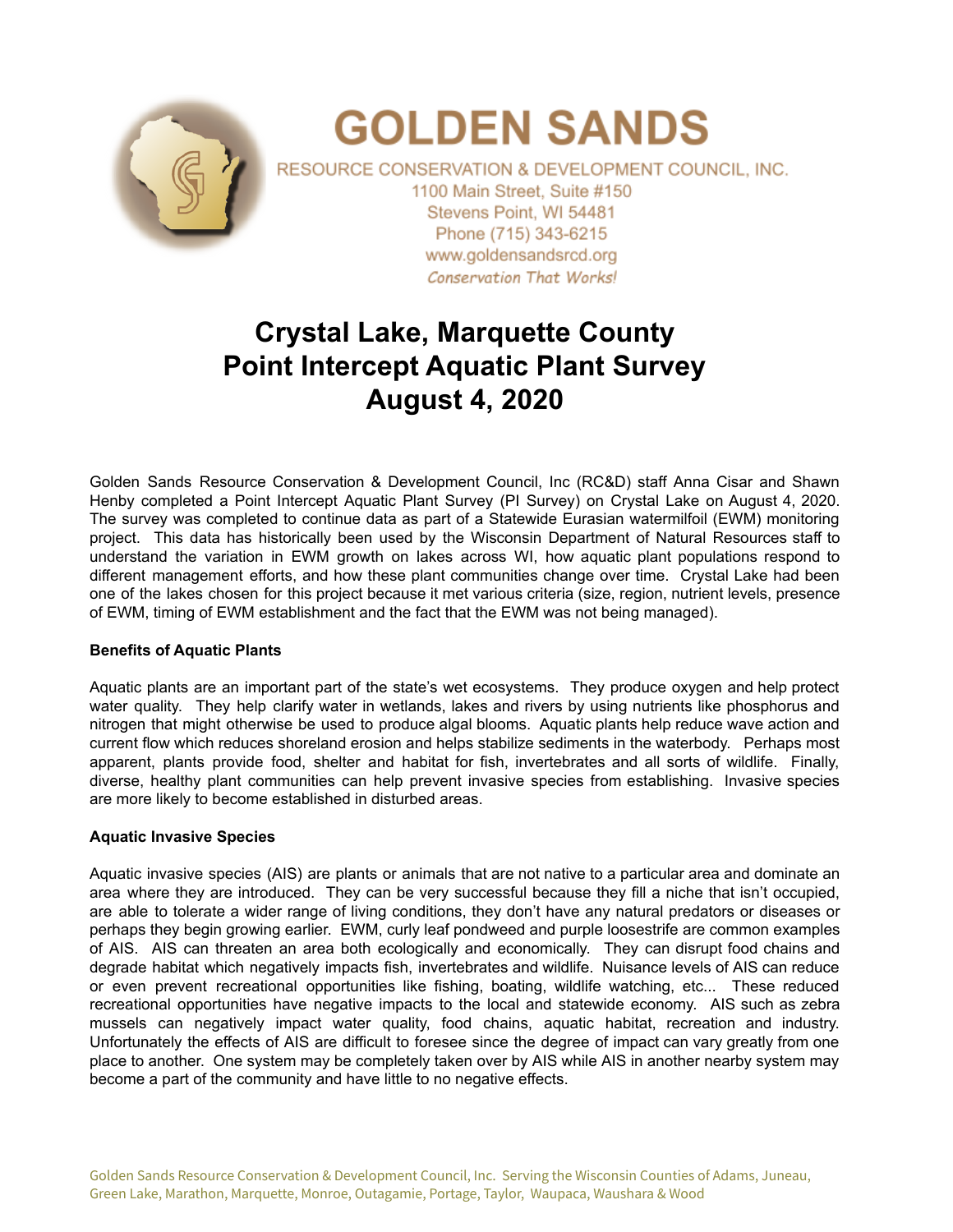#### **Point Intercept Aquatic Plant Surveys**

Point intercept (PI) surveys are completed by traveling to predetermined GPS points across the lake. Each PI lake map is based on the area and depth specific to that lake. The maps with GPS coordinates are obtained through the WDNR. Crystal Lake contains 302 sample points. Using a GPS, staff traveled by kayak to each of the GPS points. At each point a two-sided rake was used to sample roughly a one foot area of the lake bottom. Sediment type (sand, rock or muck), water depth in half foot increments and the aquatic plant community was recorded. Once the rake is brought to the surface the amount of plant material on the rake is assessed and recorded. The overall fullness of plants on the rake is rated a one, two or three (see illustration to the right). Then the individual species are ranked using a one, two or three. All data is recorded on the PI worksheet. Plants seen within six feet of the sample point are recorded as a "visual". (Figure 1 shows a map with the survey points and EWM locations.) Other plants seen on the lake are recorded as a "boat survey". To learn more about PI sampling methods and how data is collected please visit:



#### <http://www.uwsp.edu/cnr-ap/UWEXLakes/Documents/ecology/Aquatic%20Plants/PL-Protocol-2010.pdf>

*Frequency of occurrence* is the percentage of time a species is found out of the total number of points sampled. Not all sample points are capable of supporting plant growth. *Littoral frequency of occurrence* is how often a species is found out of the total number of points that support plant growth. (Shown in Table 1) The deepest depth where plant growth is found is called *maximum depth of plant growth*. *Species richness* is the total number of different species found on the rake while sampling points. *Floristic Quality Index (FQI)* is the ranking of the plants in the lake that compares to an undisturbed lake. The higher the FQI the closer the plant community is to that of an undisturbed system. Approximately 250 lakes across Wisconsin are used to calculate the statewide and ecoregion averages for comparison. Table 2 summarizes the lake's littoral frequency of occurrence, maximum depth of plant growth, species richness and FQI.

| <b>Common Name</b>      | <b>Scientific Name</b>  | Plant type: floating leaf,<br>free floating, submergent,<br>emergent | % Littoral<br><b>Frequency of</b><br><b>Occurrence</b> |
|-------------------------|-------------------------|----------------------------------------------------------------------|--------------------------------------------------------|
| Muskgrasses             | Chara sp.               | submersed                                                            | 84.04                                                  |
| *Eurasian water milfoil | *Myriophyllum spicatum  | submersed                                                            | 18.09                                                  |
| Slender naiad           | Najas flexilis          | submersed                                                            | 14.89                                                  |
| Wild celery             | Vallisneria americana   | submersed                                                            | 12.77                                                  |
| Variable pondweed       | Potamogeton gramineus   | submersed                                                            | 7.45                                                   |
| Illinois pondweed       | Potamogeton illinoensis | submersed                                                            | 7.45                                                   |
| Fries' pondweed         | Potamogeton friesii     | submersed                                                            | 6.38                                                   |
| Sago pondweed           | Stuckenia pectinata     | 5.32<br>submersed                                                    |                                                        |
| White waterlily         | Nymphaea odorata        | floating leaf                                                        | 2.13                                                   |
| Coontail                | Ceratophyllum demersum  | submersed                                                            | 1.06                                                   |
| Northern water milfoil  | Myriophyllum sibiricum  | submersed                                                            | 1.06                                                   |

#### **Table 1: Species Present**

Golden Sands Resource Conservation & Development Council, Inc. Serving the Wisconsin Counties of Adams, Juneau, Green Lake, Marathon, Marquette, Monroe, Outagamie, Portage, Taylor, Waupaca, Waushara & Wood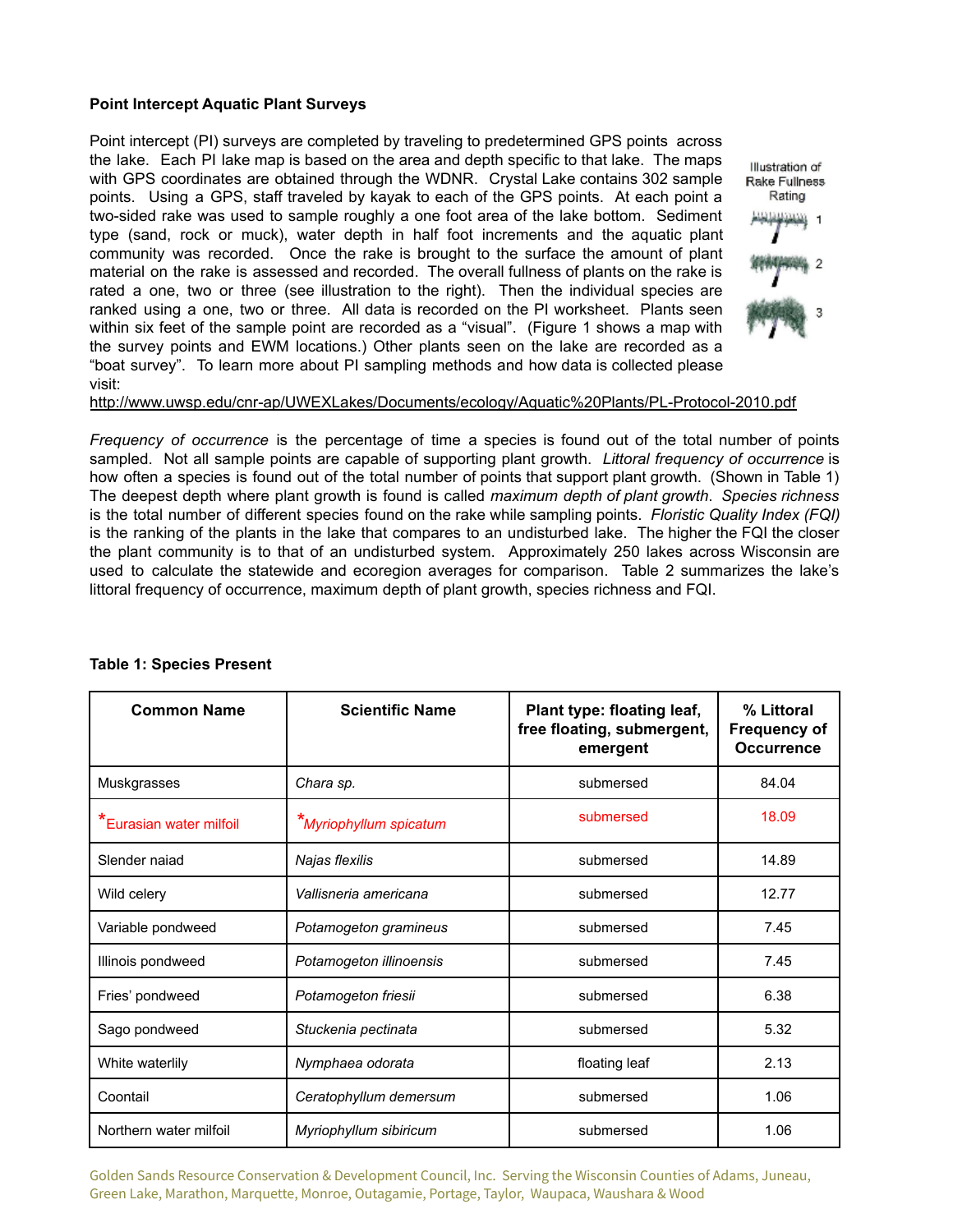| Stonewort              | Nitella sp            | submersed                    | 1.06        |
|------------------------|-----------------------|------------------------------|-------------|
| Needle spikerush       | Eleocharis acicularis | 1.06<br>submersed            |             |
| Common bladderwort     | Utricularia vulgaris  | free floating                | visual only |
| Spatterdock            | Nuphar variegata      | floating leaf<br>visual only |             |
| Floating leaf pondweed | Potamogeton natans    | floating leaf                | visual only |

% Littoral frequency of occurrence: This is calculated by taking the total number of times a species is recorded divided *by the total number of points in the lake where plant growth is possible.*

*\* means a non-native species, potentially invasive.*

## **Table 2: Lake Survey Summary**

|                                      | Lake | <b>Statewide Average</b> | <b>North Central Hardwoods</b><br><b>Forests Ecoregion Average</b> |
|--------------------------------------|------|--------------------------|--------------------------------------------------------------------|
| Littoral Frequency of Occurrence (%) | 93.6 | 74.3                     | 76.0                                                               |
| Maximum Depth of Plant Growth        | 23   | 15.3                     | 15.9                                                               |
| <b>Species Richness</b>              | 13   | 16.8                     | 16.2                                                               |
| Floristic Quality Index (FQI)        | 20.2 | 24.1                     | 23.3                                                               |